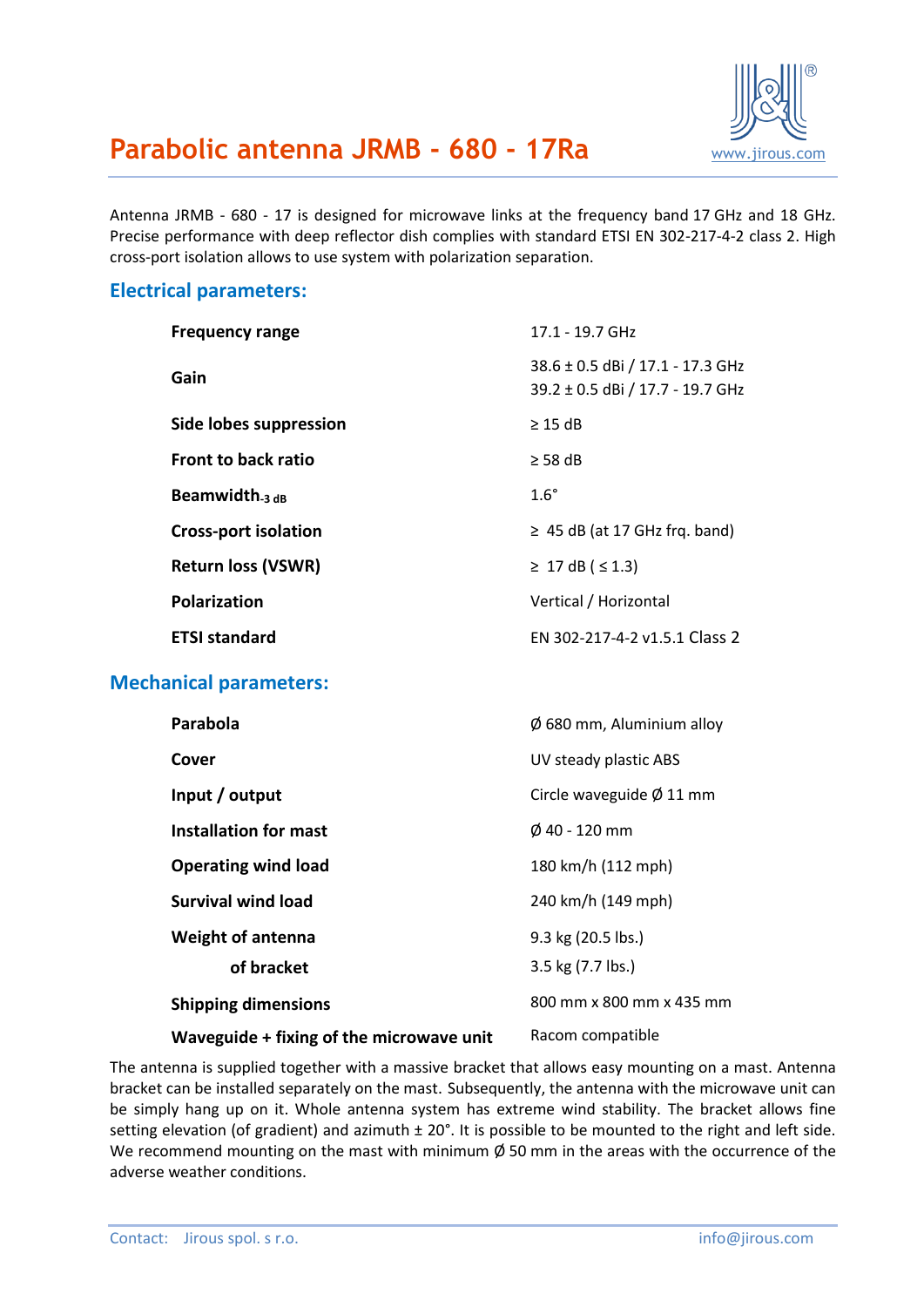



## **Measurement of radiation pattern:**